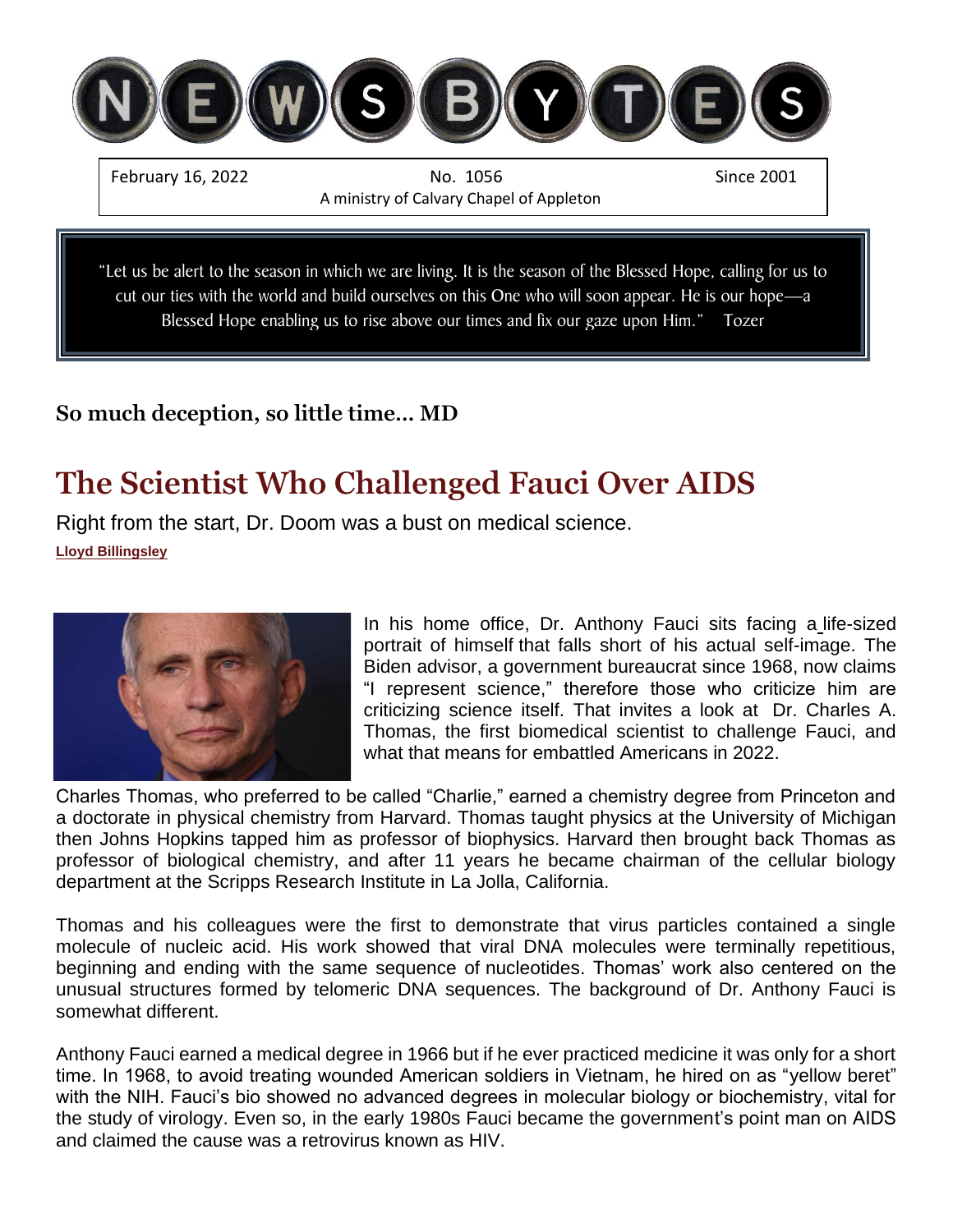UC Berkeley molecular biologist Peter Duesberg, an expert on retroviruses, found no evidence for that cause. Neither did Nobel laureates [Walter Gilbert](https://www.mayoclinicproceedings.org/article/S0025-6196(11)61928-9/fulltext) and [Kary Mullis,](https://www.nobelprize.org/prizes/chemistry/1993/mullis/facts/) inventor of the polymerase chain reaction. Neither did Charlie Thomas, a successful entrepreneur who founded several biotech companies. Free from dependency on government funds, Thomas launched the Scientific Reappraisal of the HIV-AIDS Hypothesis, with Mullis, Duesberg, Robert Root-Bernstein and many other medical scientists signing on.

Dr. Fauci claimed HIV "overexcites some immune signaling pathways, while eluding the detection of others. And though the main target of the virus appears to be the famed helper T-cells, or CD-4 cells, which it can infiltrate and kill, the virus also ends up stimulating the response of other immune cells so inappropriately that they eventually collapse from overwork or confusion."

Thomas and Mullis responded that ["no other virus](https://reason.com/1994/06/01/what-causes-aids-2/) is credited with such a dazzling repertoire of destructive skills." HIV was "a conventional retrovirus with a very simple genetic organization," and had not been shown to damage the immune system. In other words, Dr. Fauci had no clue what he was talking about. Mullis, who earned his PhD in biochemistry at UC Berkeley, went on record that Fauci "doesn't understand electron microscopy and he [doesn't understand medicine.](https://www.frontpagemag.com/fpm/2021/01/when-tony-met-kary-lloyd-billingsley/) He shouldn't be in a position like he's in." But he was.

That position was director of the National Institute of Allergy and Infectious Diseases (NIAID), the division of the NIH in charge of vaccines. Dr. Fauci's remedy for AIDS was AZT (azidothymidine) a DNA chain terminator rejected for cancer treatment because of [cytotoxicity.](https://www.sciencedirect.com/topics/chemistry/cytotoxicity) There was no evidence that AZT, marketed as Zidovudine, would cure or prevent AIDS. Even so, Fauci subjected foster children and pregnant women to trials of AZT and other dangerous drugs.

Charles Thomas believed "it was a [matter of civic duty"](https://publishing.cdlib.org/ucpressebooks/view?docId=ft1s20045x&chunk.id=d0e5250&toc.id=d0e5247&brand=ucpress) to get involved, because "real fabrications" were taking place. "Nowhere has such a morally destructive scam by self-interested scientists been permitted," Thomas told *[The Harvard Crimson](https://www.thecrimson.com/article/1995/5/3/reappraising-aids-pbillions-of-dollars-of/)*. "\$7.35 billion is being spent on AIDS research and education based on the HIV hypothesis. These dollars should not be taken from the taxpayers." But they were.

Dr. Fauci's prediction that AIDS would ravage the general population was hopelessly wrong, yet Fauci remained at the helm of NIAID. Fauci's wife Christine Grady, whose 1995 *The Search for an AIDS Vaccine* is a classic of casuistry, is now [head of bioethics](https://www.frontpagemag.com/fpm/2022/01/nihlist-thought-dr-dooms-wife-christine-grady-lloyd-billingsley/) at the National Institutes of Health, nepotism on a whole new level. Whatever Dr. Fauci wants to do, dutiful wife Christine will tell him it's ethical. True to form, Dr. Fauci wants infants as young [as six months](https://www.businessinsider.com/fauci-babies-toddlers-should-get-covid-19-vaccines-by-spring-2021-11) to get vaccinated.

Anthony Fauci lacks the qualifications and experience of distinguished biological scientists such as Charles Thomas, Peter Duesberg, Kary Mullis, and many others. Instead of debating the facts with epidemiologists Jay Bhattachyra (Stanford), Martin Kulldorff (Harvard) and Sunetra Gupta (Oxford), authors of [the Great Barrington Declaration,](https://gbdeclaration.org/) Fauci launches a [smear campaign](https://www.frontpagemag.com/fpm/2022/01/epistle-paul-washingtonians-lloyd-billingsley/) against them.

Fauci funded dangerous gain-of-function research at the Wuhan Institute of Virology and lied about it to Congress. When Sen. [Rand Paul called him out,](https://www.frontpagemag.com/fpm/2022/01/epistle-paul-washingtonians-lloyd-billingsley/) Fauci attacked Paul as a liar. The NIAID boss claims "I represent science" and looks up at a life-sized portrait of himself. Behold a man in love with himself and his power.

Dr. Fauci lays out public health policy and with a NIAID budget of more than \$6 billion, controls the purse strings on medical research. Those who challenge Dr. Fauci can find their funding at risk and their careers on the line.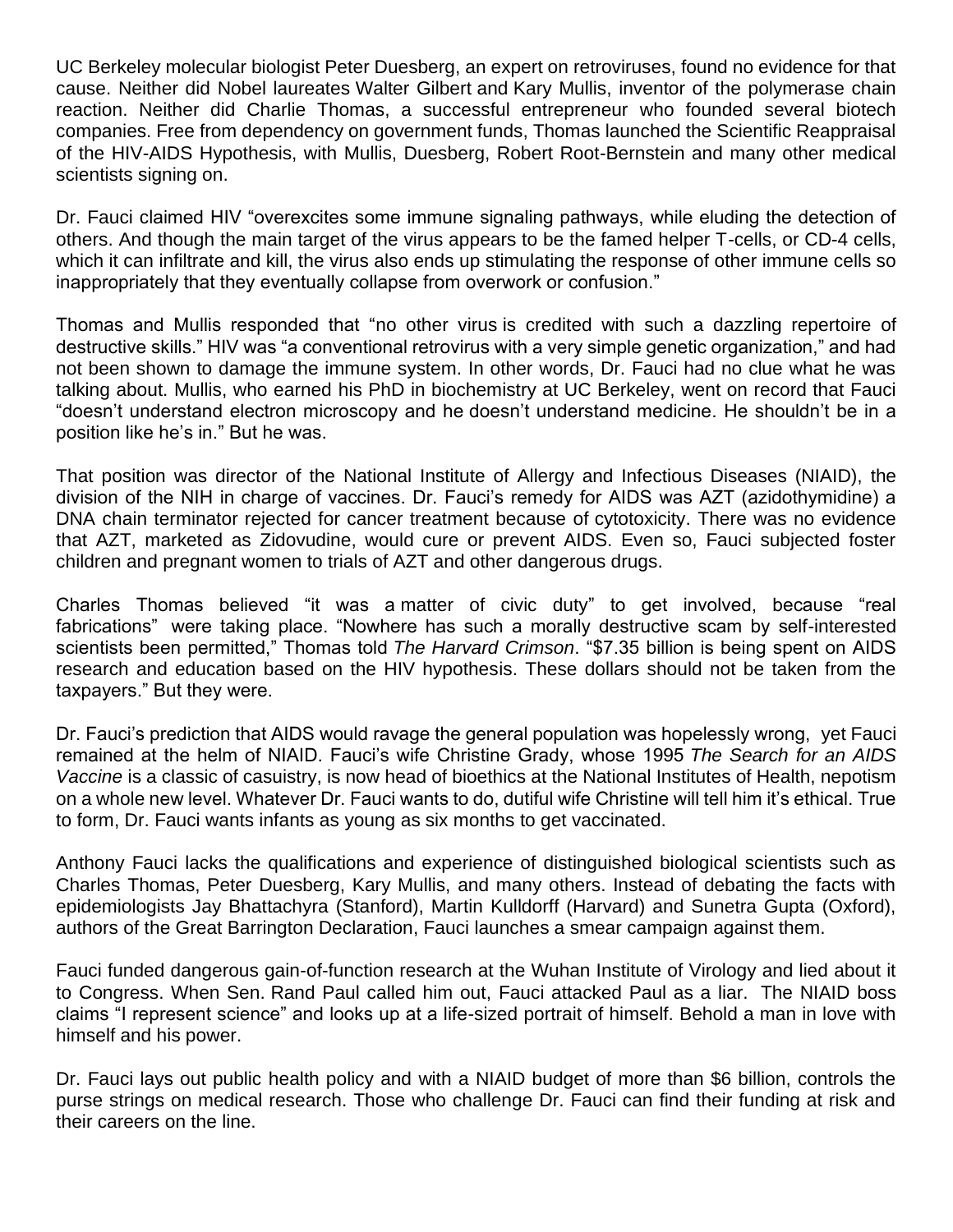That is what happened to UC Berkeley molecular biologist Peter Duesberg, a pioneer in cancer research. As a forthcoming article will show, the consequences proved disastrous for health and science alike.

# **Of Good Cheer**

#### **Edwin Tan**

It is virtually impossible to find an individual who has a plain sailing journey from the cradle to the grave. You might hear distorted claims of the above said at a specific eulogy, but did it genuinely fit the narrative? Probably the less savory elements in a lifespan have been deleted!

Trials, testings and tribulations have smitten all of humanity; no one has truly ever been immune – the outcome of our innate Fallen Nature has made this inevitable. Trajectories in a life journey have been altered; oftentimes, we hear of a personal tragedy having severe repercussions, not just on the recipients but also on those they cross paths with. Conversely speaking, coming out of an unwarranted challenge can be a watershed event for quite a substantial group of people. A turnaround in a positive sense of the word can be a springboard to an uptrend in some life journeys – more so an inspiration to many onlookers who could get more than a shot in the arm from such realities. Or is it just a half-truth?

The Living Word has no space for any half-truths as far as trials, testings and tribulations are concerned. The genuine, unadulterated truth on this topic is spelled out in John 16:33. "These things I have spoken to you, that in Me you may have peace. In the world you will have Tribulation; but be of good cheer, I have overcome the world."

Herein sits an interesting question. There are those who battle on with the struggles of living on this increasingly difficult planet – they may have had their victories, but are they genuinely happy folks?

It is dead easy to put up a convincing show for the media spotlight, but these can be a misleading and thin veneer that hides the real deal. But for those who dwell in the Living Word, the good cheer is like that which comes naturally. More than that! The Holy Spirit enables the believer in Christ to have hope regardless of the situation, and this is the spiritual empowerment that overcomes earthly obstacles. This unique arrangement is only available to believers who walk the talk – only those who put everything in the infallibility of the Word of God!

All of us going through these darkening days need to be of good cheer; we have the infinite Prince of Peace on our side. We can smile at numerous stormy episodes because we know that He will not leave us nor forsake us (Hebrews 13:5). There could even be extraordinary testings that almost put us to the end of the tether. Take heart! Do not let your mind run wild about what happens should you cave in. Focus on the Lord, on what He can do that is beyond our comprehension. He knows our limitations and our innate fallacies.

"No temptation has overtaken you except such as is common to man; but God is faithful, who will not allow you to be tempted beyond what you are able, but with the temptation will also make the way of escape, that you may be able to bear it" (1 Corinthians 10:13).

All of us are part and parcel of the Bride of Christ. Will the loving Heavenly Father allow the pure and chaste eternal partner of His Son to be badly bruised by the evil that is widespread across the globe? Definitely not! He will sustain us and enable us through the anointing of the Holy Spirit. He has done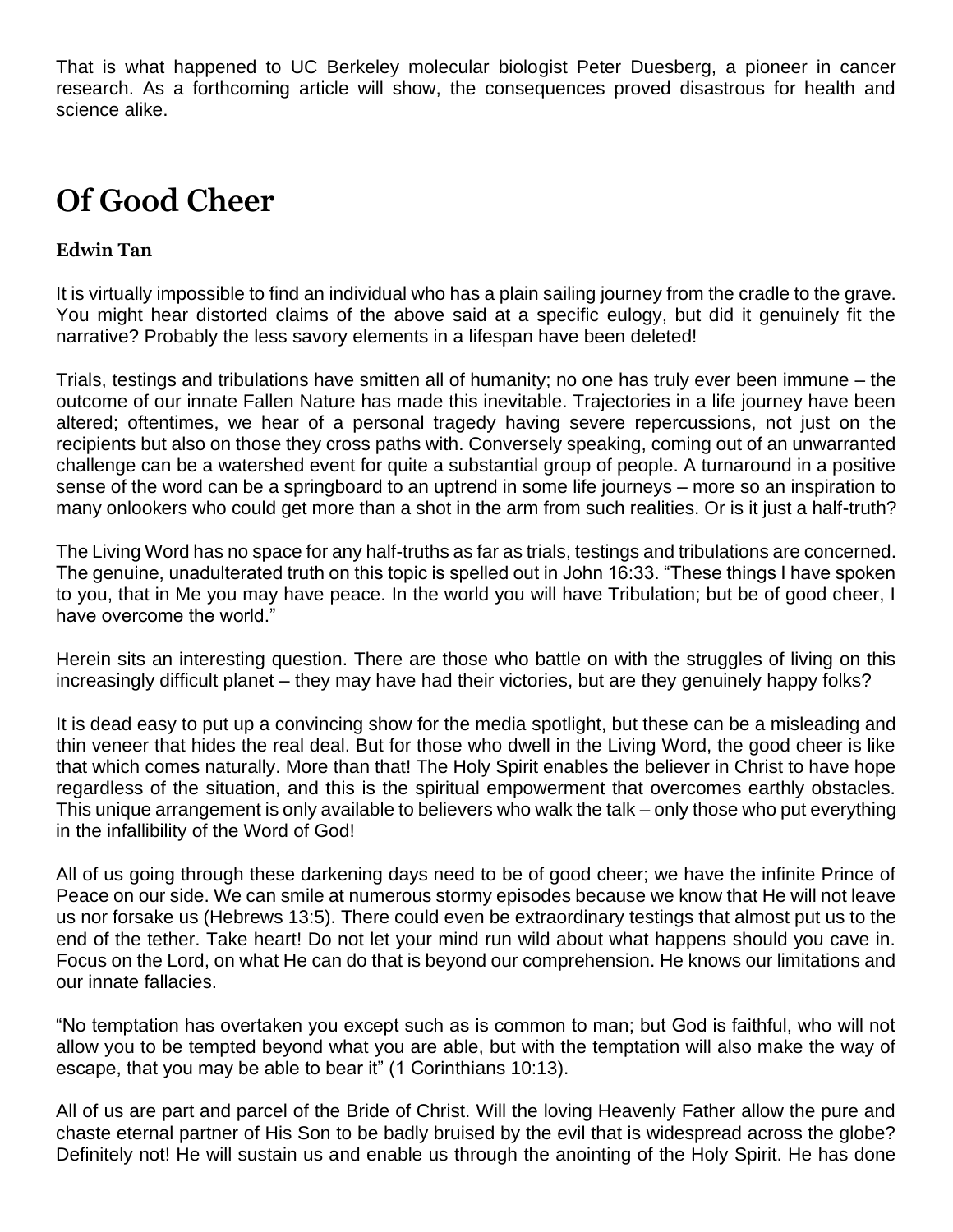His part, but we have to do our bit. We have to call on Him and not fall back on our weakness in any dire situation. Surely, He will deliver us and not leave us to fend for ourselves!

Maranatha

## **LGBT Thought Police: Cops Raid Home Of Woman Who Criticized Trans Ideology**

If you are one of those who believes that the transgender movement is about tolerance rather than a totalitarian takeover, you have not been reading the news these past few years.

Back in 2018, a 38-year-old mother was arrested in Hertfordshire, U.K., at her home in front of her tenyear-old autistic daughter and 20-month-old still-breastfeeding son -- for having an argument with a transgender activist on Twitter and "misgendering." She was detained, photographed, fingerprinted, and locked up for seven hours.

Then there was Marion Miller, an accountant and mother of autistic twin boys. She was charged with "hate speech" under the Malicious Communications Act for tweets disagreeing with transgender ideology posted in 2019 and 2020 and could have faced two years in prison. The charges were not finally dropped until late 2021.

And on Sunday, January 23 of this year, the Gwent Police arrested 53-year-old disabled women's rights campaigner Jennifer Swayne, detaining her for over 12 hours and releasing after 3:00 a.m. for defending biological sex against gender ideology.

They subsequently raided her house, taking posters and stickers deemed "offensive" by trans activists with phrases such as "no child is born in the wrong body," "humans never change sex," "no men in women's prison," and "Woman=Adult Human Female."

The police also confiscated a collection of essays edited by Dr. Heather Brunskell-Evans and Professor Michele Moore titled Transgender Children and Young People: Born in Your Own Body. Swayne accused the police of "Stasi" tactics and told the press she'd been "arrested for a hate crime" and accused of being an "exceptional threat" to transgender people.

The police claimed that they received six complaints about Swayne's stickers and posters regarding their "abusive writing likely to cause harassment, alarm, or distress." Swayne posted her own perspective on Twitter:

*Yesterday Sunday 23rd/01/22 I was arrested for hate crime. Gwent police saw me as an exceptional threat to the T community by posting stickers and posters that did not mention T once. They were feminist in content and, I felt, pleasingly informative to women and concerned.*

*When my house was raided, it has come to my attention that a BOOK was taken by the police. A book edited by Heather Brunskell-Evans on GC children. It was crammed with my notes. MY THINKING IS BEING INVESTIGATED- not things, not materials, not actions my actual thinking.*

Fair Cop, a free speech organization, has stated that the Gwent Police are guilty of "unlawful interference" and has offered to provide Swayne with legal aid in the case should she need it. On Twitter, Fair Cop announced: "We have our legal team in place. We will be setting up a donation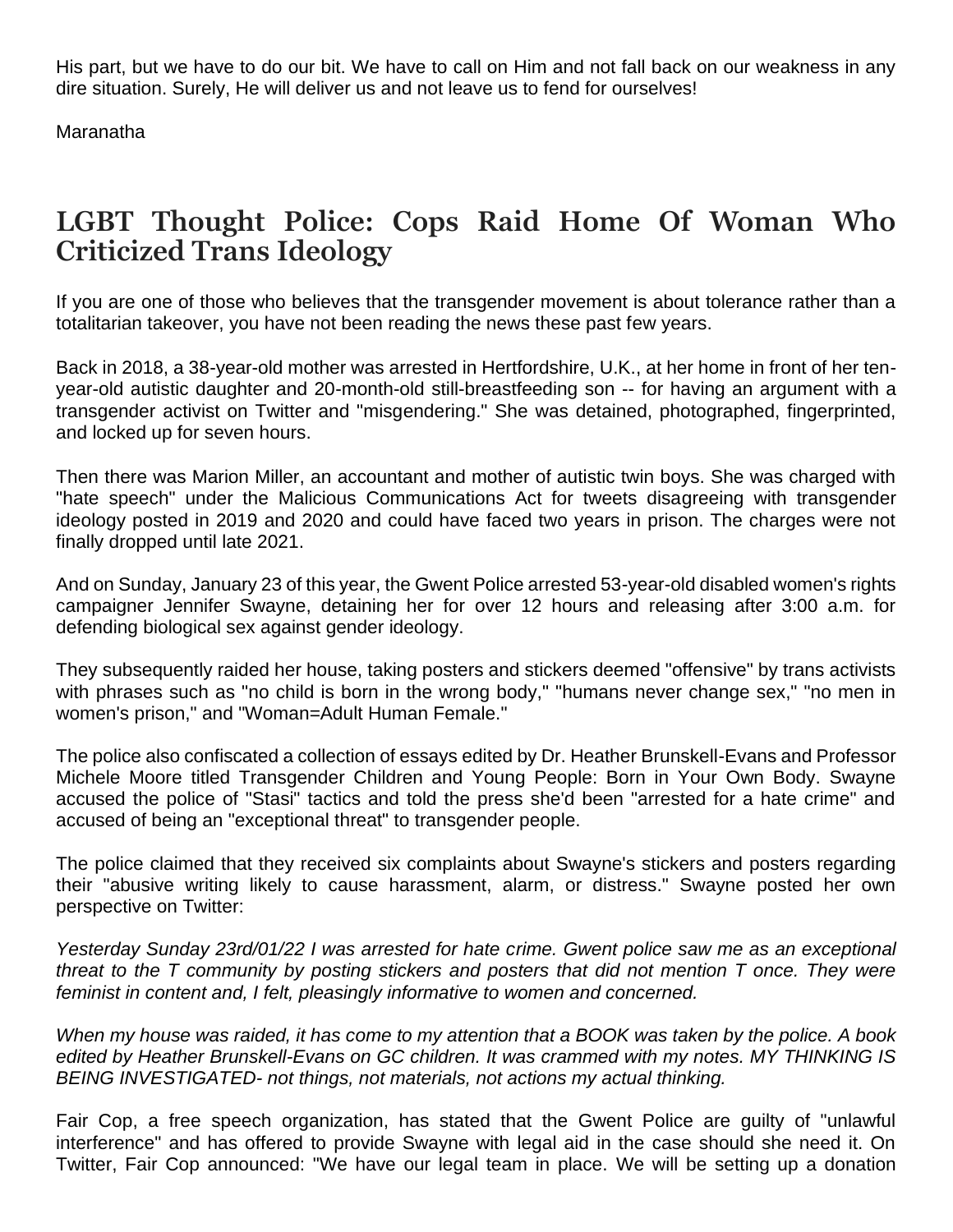platform in the next few days. In the meantime, we have paid costs and will be bringing our A Team. You picked on the wrong people."

Jennifer Swayne has been released on conditional bail and is still being investigated. As the Daily Mail observed: "She is the latest in a series of women, men and campaigners who have been labelled as 'anti-trans' after expressing their views or publishing works which challenge the status quo."

## **Storm Warning**

Jonathan Brentner

The weather fascinates me. Some say that I'm a bit of a nerd when it comes to tracking severe thunderstorms and snowstorms. With smartphones and high-definition radar, we know what's coming weatherwise.

Did you know that Jesus also referred to the weather watchers of His day? Luke 12:54-56 records the words he spoke to the crowds:

"When you see a cloud rising in the west, you say at once, 'A shower is coming.' And so it happens. And when you see the south wind blowing, you say, 'There will be scorching heat,' and it happens. You hypocrites! You know how to interpret the appearance of earth and sky, but why do you not know how to interpret the present time?"

In the above text, Jesus scolds the Jews for their ability to discern weather patterns but not the signs telling them their Messiah stood in their midst.

Might Jesus make a similar statement today regarding Christians and pastors who remain blind to the numerous prophetic indicators of the last days that abound around us? I am sure He would.

The particular storm warning for our day is found in Revelation 6:1-8. The dark threatening clouds on our horizon point to nearness of the time when these four riders will burst out of their stalls and gallop across the earth.

For us as believers, it signals the nearness of Jesus' appearing; we will be in heaven with Jesus when opens the seals that initiate these judgments.

#### **The White Horse with the Rider that Conquers**

The rider upon the white horse in Revelation 6:2 may be the antichrist or someone who conquers in advance of his tyrannical rule over the nations. The description of this rider indicates that he will conquer without using military might or perhaps with the threat of war.

"And I looked, and behold, a white horse! And its rider had a bow, and a crown was given to him, and he came out conquering, and to conquer."

Klaus Schwab, the founder and head of the World Economic Forum (WEF), provides us with an example of wielding consider clout apart from military might. The support for his radical Great Reset includes leaders from all across the world.

The following world leaders took part via video conference in the recent Davos Agenda 2022 sponsored by the WEF (Klaus Schwab moderated all sessions): [i]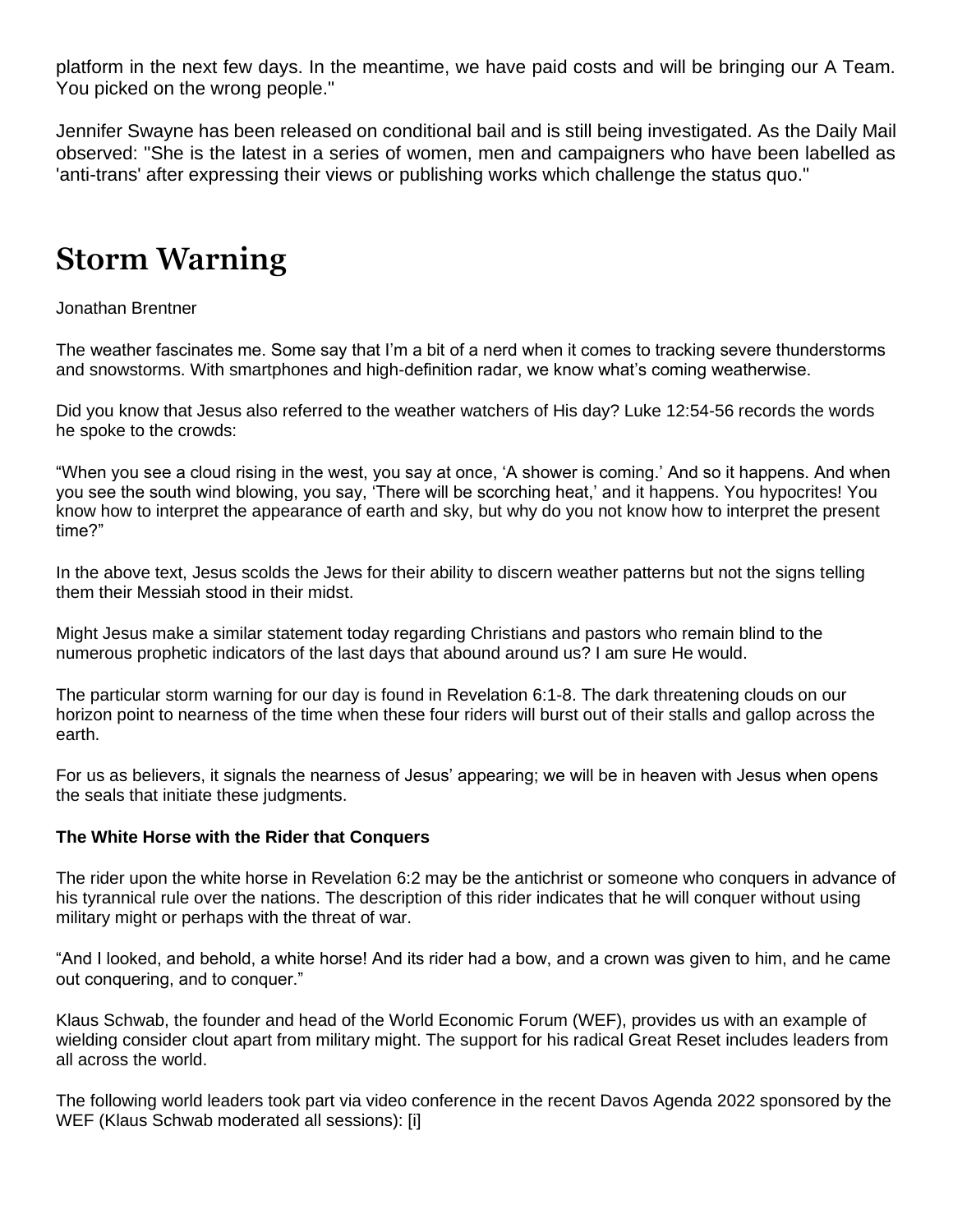- Xi Jinping, President of the People's Republic of China
- Anthony Fauci, Chief Medical Adviser to the President of the United States
- John Kerry, the US Special Presidential Envoy for Climate
- Janet Yellen, Secretary of the Treasury, US Department of the Treasury
- UN Secretary-General António Guterres
- Indonesian President Joko Widodo
- Australian Prime Minister Scott Morrison
- Japanese Prime Minister Kishida Fumio
- Yemi Osinbajo, Vice-President of Nigeria
- Carlos Alvarado Quesada, President of Costa Rica
- Jose Pedro Castillo Terrones, President of the Republic of Peru
- Olaf Scholz, Germany's new Federal Chancellor
- Brian Moynihan, Chairman and CEO, Bank of America
- European Commission President Ursula von der Leyen

I am not saying that Klaus Schwab will be the rider on the white horse; I believe it will be someone else. However, the worldwide support he has garnered for his vision of a one-world communistic government provides an insight into how this rider, probably the antichrist, will do so in the future.

#### **The Red Horse Signifying War**

The apostle John describes the second horse and rider in Revelation 6:4:

"And out came another horse, bright red. Its rider was permitted to take peace from the earth, so that people should slay one another, and he was given a great sword."

It's clear that what we now see in our world shouts loudly that this horse is about to romp through the nations. Consider just a few of the hotspots in our world that explode into much larger conflicts:

- 1. Russia continues to amass considerable military might on its border with Ukraine, which is also putting a great number of troops on the border. With some NATO nations sending military help amid rumors that the US will send eight thousand troops to the conflict, the tensions increase by the day. I do not know what will happen here, but it seems like it could spark a major war in the future.
- 2. Many fear that the rising hostilities between the US and Russia, related to the conflict in Ukraine, could lead Putin to launch an attack on American soil.
- 3. Iran continues to pour missiles and weapons, along with many soldiers, into Syria. Turkey and Russia also have a significant military presence there.
- 4. China continues to threaten Taiwan by sending warplanes toward the island nation.
- 5. A war rages in the Arabian Peninsula between the Iranian-backed Houthis in Yemen and the moderate Arab states, Saudi Arabia and the United Arab Emirates.

We are not yet at the time when this horse will leave its stall; that will happen *after* the Rapture. However, it seems abundantly clear that the stage is set for major wars across the planet.

If this were a severe storm coming our way, we would already see the dark clouds on the horizon.

#### **The Black Horse of Great Economic Turmoil**

The alarm bells are also sounding for the great economic turmoil that will come on the heels of the black horse described in Revelation 6:5-6:

"When he opened the third seal, I heard the third living creature say, 'Come!' And I looked, and behold, a black horse! And its rider had a pair of scales in his hand And I heard what seemed to be a voice in the midst of the four living creatures, saying, 'A quart of wheat for a denarius, and three quarts of barley for a denarius, and do not harm the oil and wine!'"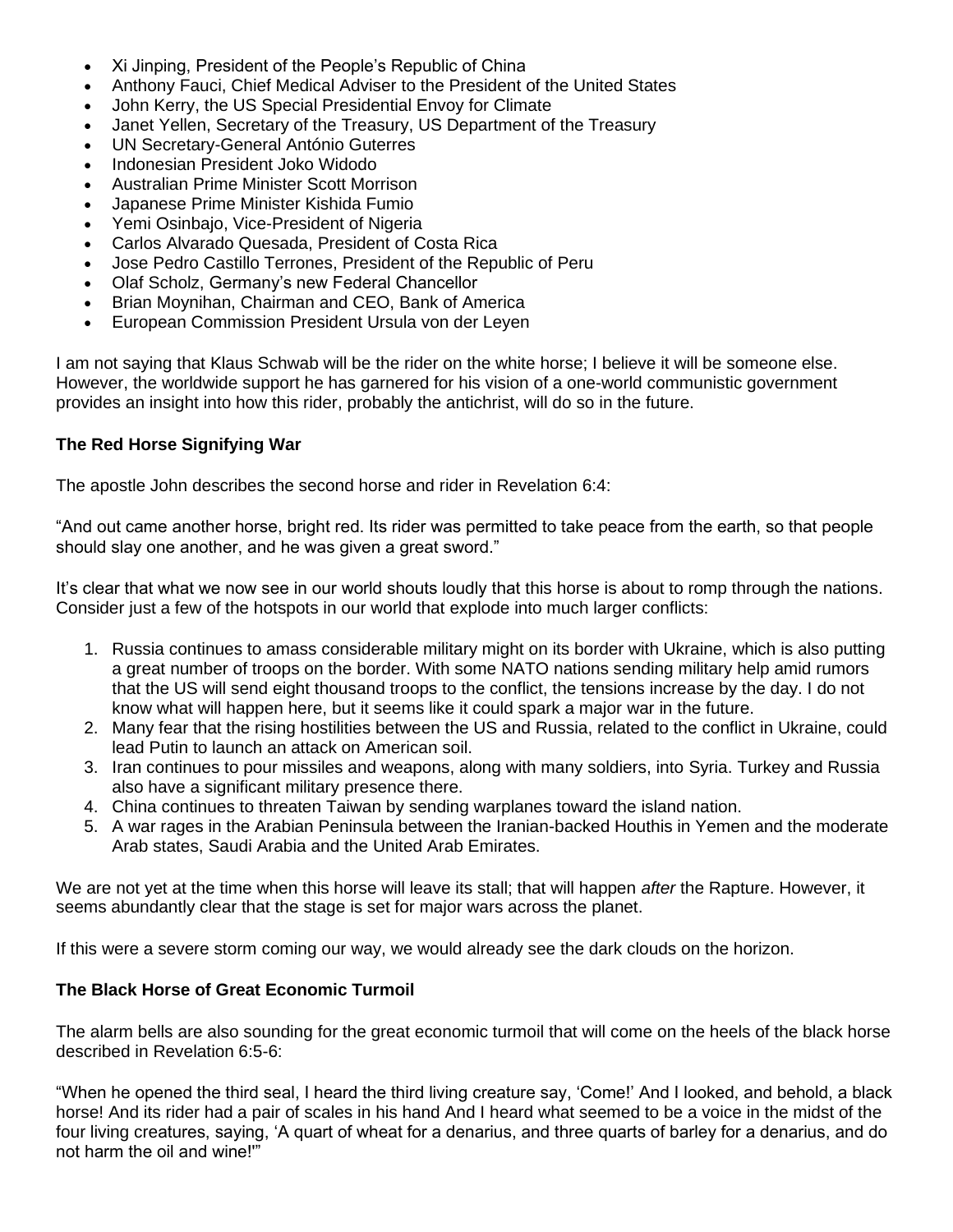The conditions described above depict great inflation where a "quart of wheat," a relatively small amount, would cost an entire day's wages. This is extreme inflation.

Many economists warn that trouble lies ahead for the world in the form of a depression that will be much worse than during the 1930s.[ii]

Michael Snyder, who often writes about the dire state of the US economy, recently sounded the warning about the inflation numbers for December 2021, which showed the consumer price index rising by 7%. He concluded his article, *The Dollar Has Entered a Death Spiral, and a Lot More Inflation Is on the Way*, with these words:

This truly is the beginning of the end for the US economy, and I would recommend that you prepare accordingly. [iii]

Where I live, the cost of natural gas for heating my home has gone by 80%, and the price of gas per gallon is up about 33%. These factors will continue to push grocery bills higher and severely hurt those living on fixed incomes.

I believe the Lord will continue to sovereignly hold back the worst of the coming economic disaster until after the Rapture (as He has for many years). Please know, however, that it's only a matter of time before this turmoil explodes in the US and brings the world's economy down with it. This has already started to happen.

#### **The Pale Horse of Death**

When the Lord opens the fourth seal, death envelopes the world as never before in human history. In Revelation 6:8, John writes about what he saw next:

"And I looked, and behold, a pale horse! And its rider's name was Death, and Hades followed him. And they were given authority over a fourth of the earth, to kill with sword and with famine and with pestilence and by wild beasts of the earth."

One-fourth of the world's current population would amount to close to two billion people. The great wars and famine of the future will result in a death toll not seen since the Genesis 6 flood.

The previous riders will contribute to this enormously high death toll. We have already seen the tragic result of tampering with the COVID virus to make it much more contagious and deadly.

The COVID-19 injections are already contributing to a high death toll in the world. As of January 14, 2022, medical personnel have reported a total of 22,193 deaths as the result of the mRNA to the CDC in America, along with 39,150 permanently disabled. We know from previous years that at the very most, doctors report only ten percent of vaccine injuries to the CDC; it's actually much closer to one percent. [iv]

The true death toll from the mRNA injections likely stands at 221,930, at an *absolute minimum*. The true number is almost certainly in the millions; so many have died and suffered because of these shots.

#### **The Good News for Those Who Know Christ**

I cannot finish on such a dreadful note as the enormously high death toll that will occur in the early part of the Day of the Lord. For those of us who know Jesus as our Savior, our anticipation is most decidedly not the Lord's wrath that will fall on this world in the near future. *Ours is the "blessed hope of Titus 2:11-14.* Pause and think about our wonderful anticipation of the Lord's appearing to take us home to the place He's preparing for us (John 14:1-3).

*Jesus is our future, not the coming time of Tribulation that will soon overtake the world.*